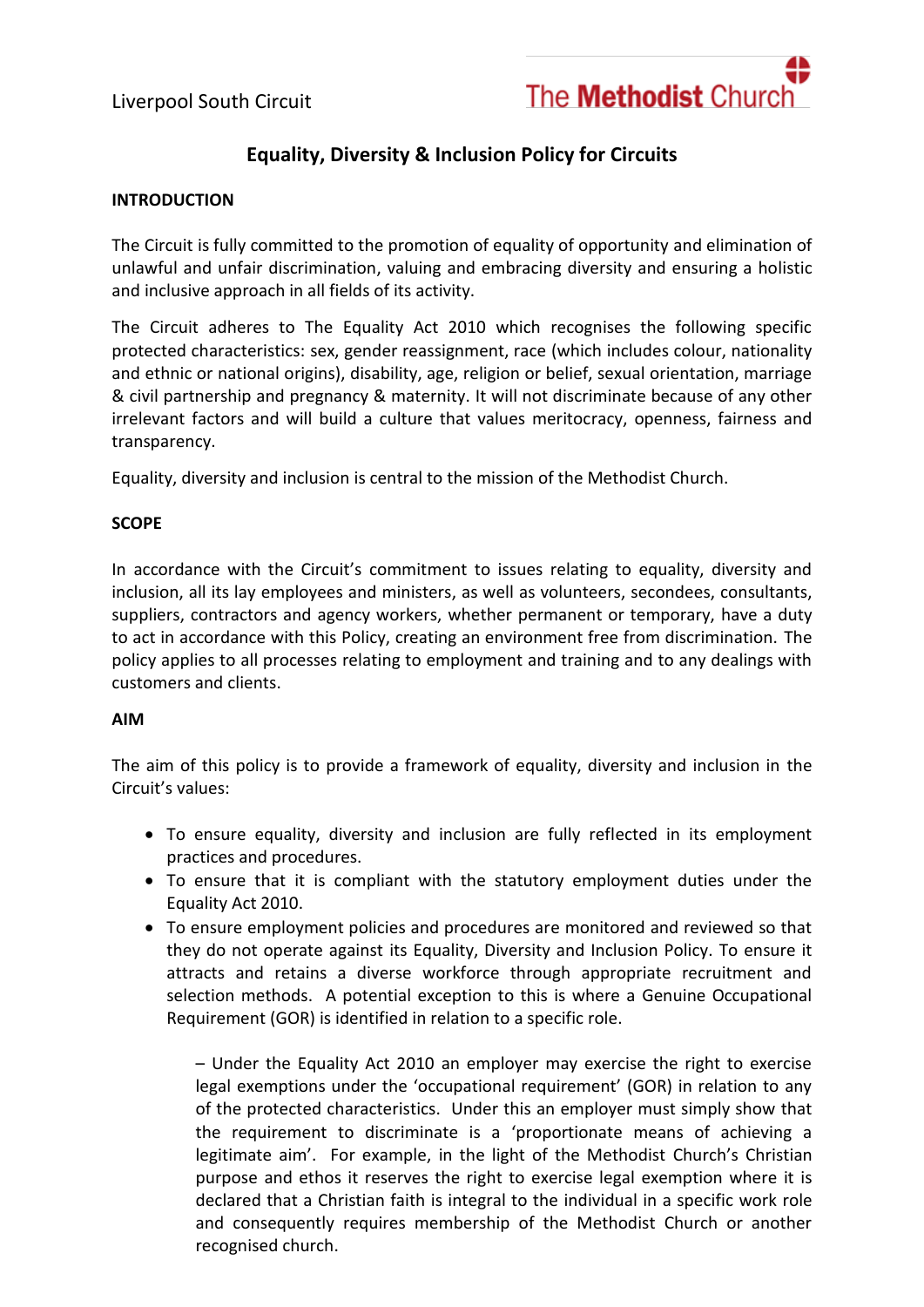

#### **DEFINITIONS**

- **1. Discrimination:**
	- (a) **'Direct Discrimination'** is where a person is treated less favourably than another not on the merits of the case but on grounds of a protected characteristic*.*
	- (b) **'Discrimination by association'** occurs where a person is directly discriminated against by association with another individual who has a protected characteristic.
	- (c) **'Discrimination by perception'** is where a person is directly discriminated against based on a perception that the person has a particular protected characteristic even if the person does not actually possess that protected characteristic.
	- (d) '**Indirect Discrimination**' occurs when a provision, practice or a criterion that applies to everyone but particularly disadvantages people who share a protected characteristic. Although equally applicable to all possible applicants, this may nevertheless be discriminatory because:
		- (i) The number of persons of the same personal status who can comply with the requirement is considerably smaller than the number who cannot; and
		- (ii) The requirement cannot be shown to be justifiable.
- **2. 'Harassment'** is unwanted conduct related to a [protected characteristic](https://www.xperthr.co.uk/glossary/protected-characteristic/150052/) under the Equality Act 2010 that has the purpose of violating a person's dignity or creating an intimidating, hostile, degrading, humiliating or offensive environment for that person.

Alternatively, the conduct may amount to harassment if it is reasonably considered by the target of the conduct to have the effect of violating their dignity or of creating an intimidating, hostile, degrading, humiliating or offensive environment for them. This applies even if this effect was not intended by the person responsible for the conduct.

**3. 'Victimisation'** occurs when an individual has suffered a detriment because they have done one of the "protected acts" set out below, or it is believed that they have or may do one of these acts.

The protected acts, which must not be done in bad faith, are:

- bringing proceedings under the Equality Act 2010;
- giving evidence or information in connection with proceedings under the Act;
- doing any other thing for the purposes of or in connection with the Act; or
- making allegations that another person has contravened the Act.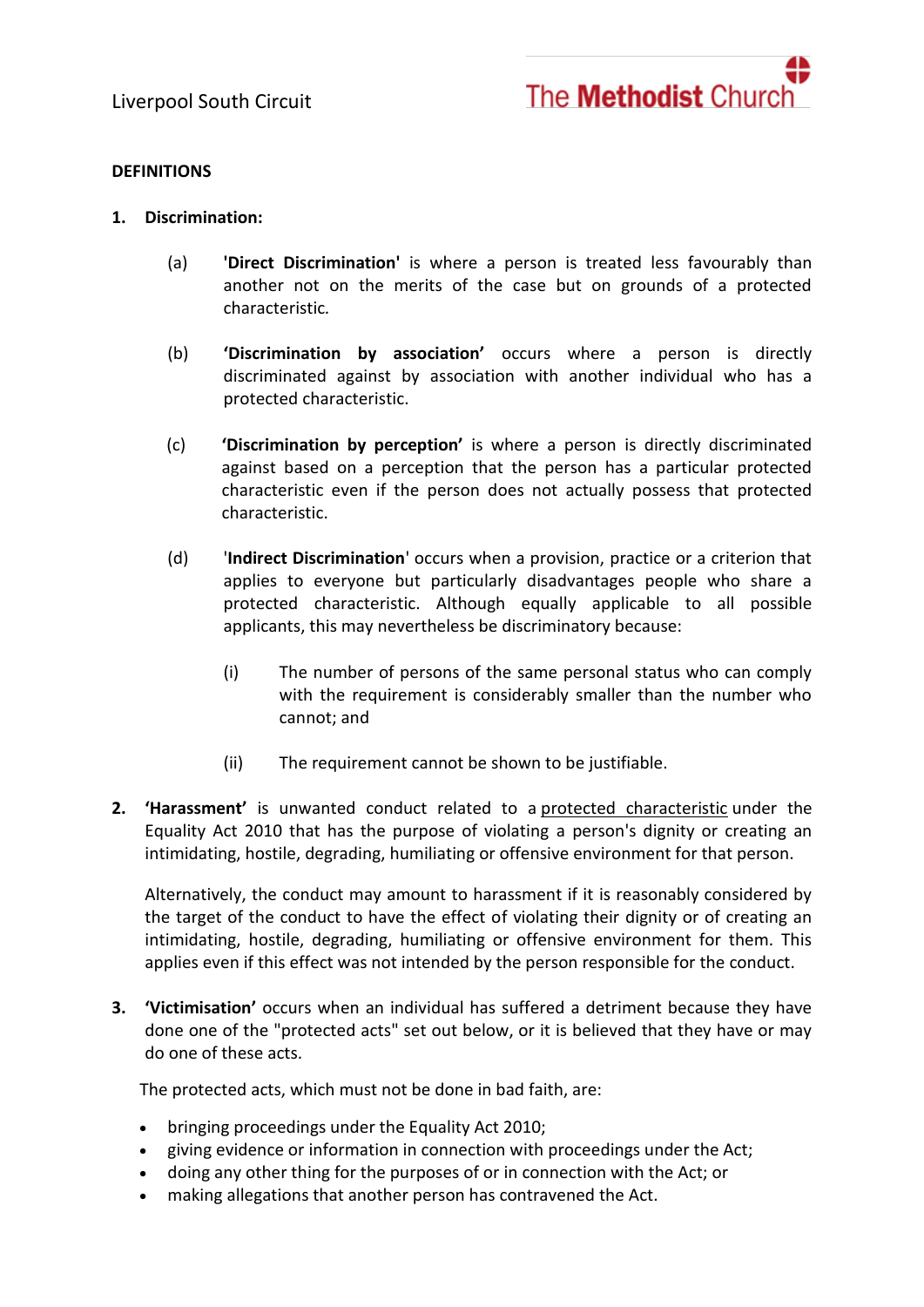

### **ROLES AND RESPONSIBILIITES**

All lay employees and ordained ministers are responsible for promoting equality, diversity and inclusion and conducting themselves in accordance with this policy. Particular responsibility lies with the Line Manager and senior officers within the employing body. All staff should understand that they, as well as their employer, can be held liable for acts of bullying, harassment, victimisation and unlawful discrimination, in the course of their employment, against fellow employees, customers, service providers and members of the community.

#### **The Circuit Superintendent/senior officers within the employing body will**:

- Ensure that its commitment is communicated to all employees and ministers fairly and responsibly including potential employees and ministers, users of its services, and all those working for, or on behalf of, or providing a service to the Circuit including consultants, volunteers, interns, agency workers and those on work experience placements.
- Lead by example, encouraging equality, diversity and inclusion internally and externally.
- Be responsible for creating a climate where the differences that individuals bring are valued.
- Embed equality, diversity and inclusion in decision making processes.

#### **Line Managers / Supervisors will:**

- Foster good relations between all employees and ministers, service users/providers.
- Ensure that their direct reports attend equality, diversity and inclusion workshops periodically.
- Be responsible for the selection, management and promotion of employees and ministers and be given information and / or training to enable them to avoid the risk of discrimination.

#### **All employees and ministers will:**

- Ensure that equality, diversity and inclusion is taken into account in undertaking their work to serve the Circuit.
- Be aware of their responsibilities and report inappropriate behaviour/s and raise any incident/s that potentially breach this Policy with their line manager.
- Familiarise themselves with this Policy, ensuring that their practices are consistent with its contents.
- Undertake equality, diversity & inclusion training.

#### **RECRUITMENT AND SELECTION**

The principles of equality, diversity and inclusion are embedded within the Circuit's recruitment and selection procedures. Shortlisting, interviewing and selection will always be carried out without regard to sex, transgender status, sexual orientation, marital or civil